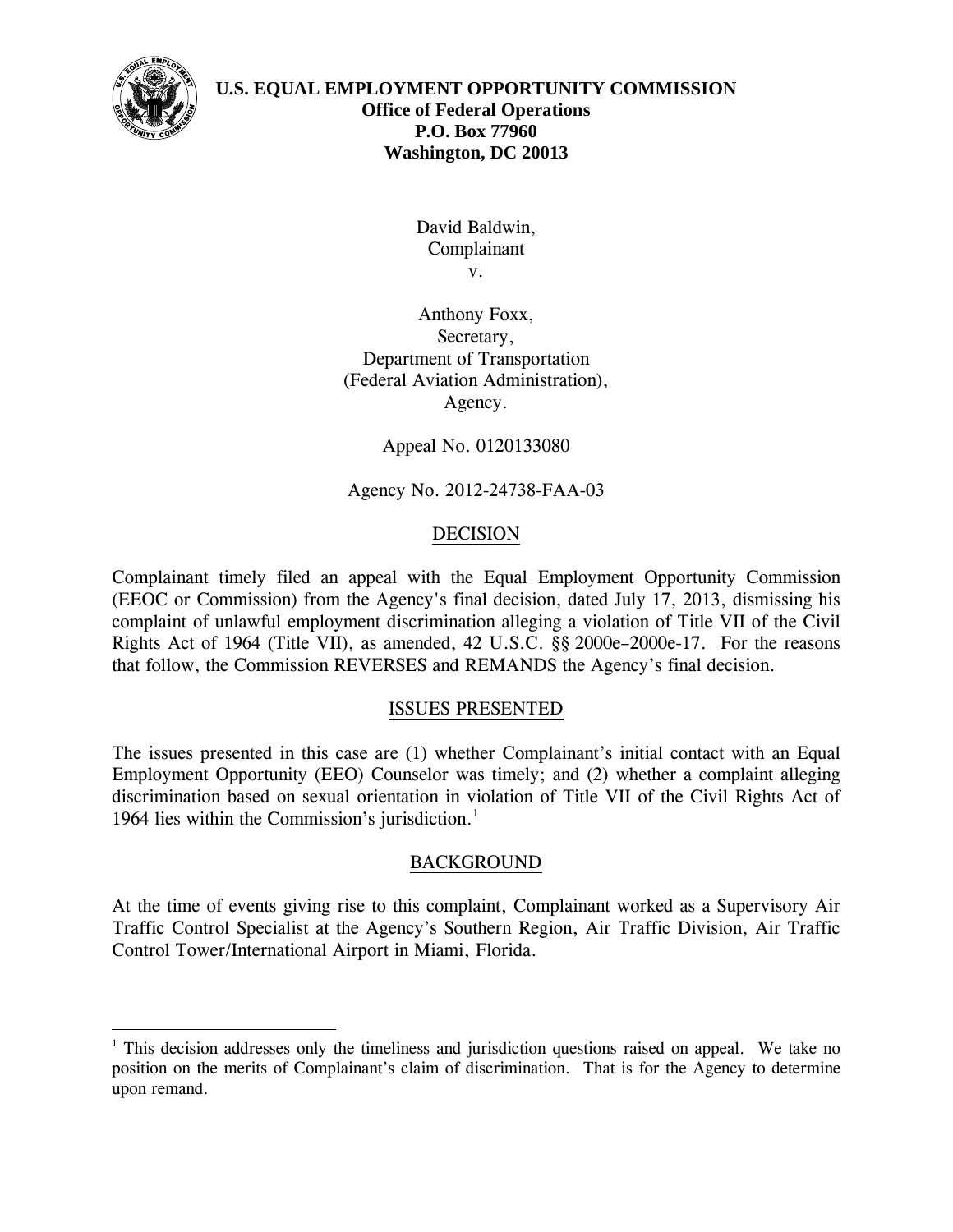On August 28, 2012, Complainant contacted an EEO Counselor and on December 21, 2012, filed a formal EEO complaint alleging that the Agency subjected him to discrimination on the bases of sex (male, sexual orientation) and reprisal for prior protected EEO activity when, on July 26, 2012, he learned that he was not selected for a permanent position as a Front Line Manager (FLM) at the Miami Tower TRACON facility (the Miami facility).

The Agency accepted the complaint for investigation. When the investigation was completed, Complainant was given his notice of right to request a hearing before an EEOC Administrative Judge or an immediate final decision by the Agency based on the investigative report. On May 21, 2013, Complainant requested an immediate final decision from the Agency. The Agency issued its Final Agency Decision (FAD) on July 12, 2013.

The evidence developed during the investigation shows that in October 2010, Complainant was selected for and accepted a temporary FLM position at the Miami facility. The record further reflects that the Agency issued a vacancy announcement for a permanent FLM position in June 2012.

Complainant did not officially apply for the permanent position based on his understanding that all temporary FLMs, such as himself, were automatically considered for any open permanent FLM posting. Complainant claimed that management knew of his desire to obtain a permanent FLM position and that he was well-qualified for the position given his years of experience, as well as his familiarity with the Miami facility. Complainant was not selected for the permanent FLM position. The failure to be selected for the permanent FLM position forms the basis of his discrimination complaint.

The Agency asserts that the permanent FLM position was never filled, and hence no discrimination occurred.

Complainant alleged that he was not selected because he is gay. He alleged that his supervisor, who was involved in the selection process for the permanent position, made several negative comments about Complainant's sexual orientation. For example, Complainant stated that in May 2011, when he mentioned that he and his partner had attended Mardi Gras in New Orleans, the supervisor said, "We don't need to hear about that gay stuff." He also alleged that the supervisor told him on a number of occasions that he was "a distraction in the radar room" when his participation in conversations included mention of his male partner.

In its FAD, the Agency did not address the merits of Complainant's claim. Instead, the Agency dismissed the complaint on the grounds that it had not been raised in a timely fashion with an EEO Counselor, as required by EEOC regulations. The Agency reasoned that the 45-day limitation period in which Complainant should have contacted an EEO Counselor started to run in October 2010, the date on which the Complainant was aware that his temporary FLM position would expire after two years and he would be returned to his previous position. Therefore, the Agency found, Complainant's EEO Counselor contact in August 2012 was made well beyond the 45-day limitation period.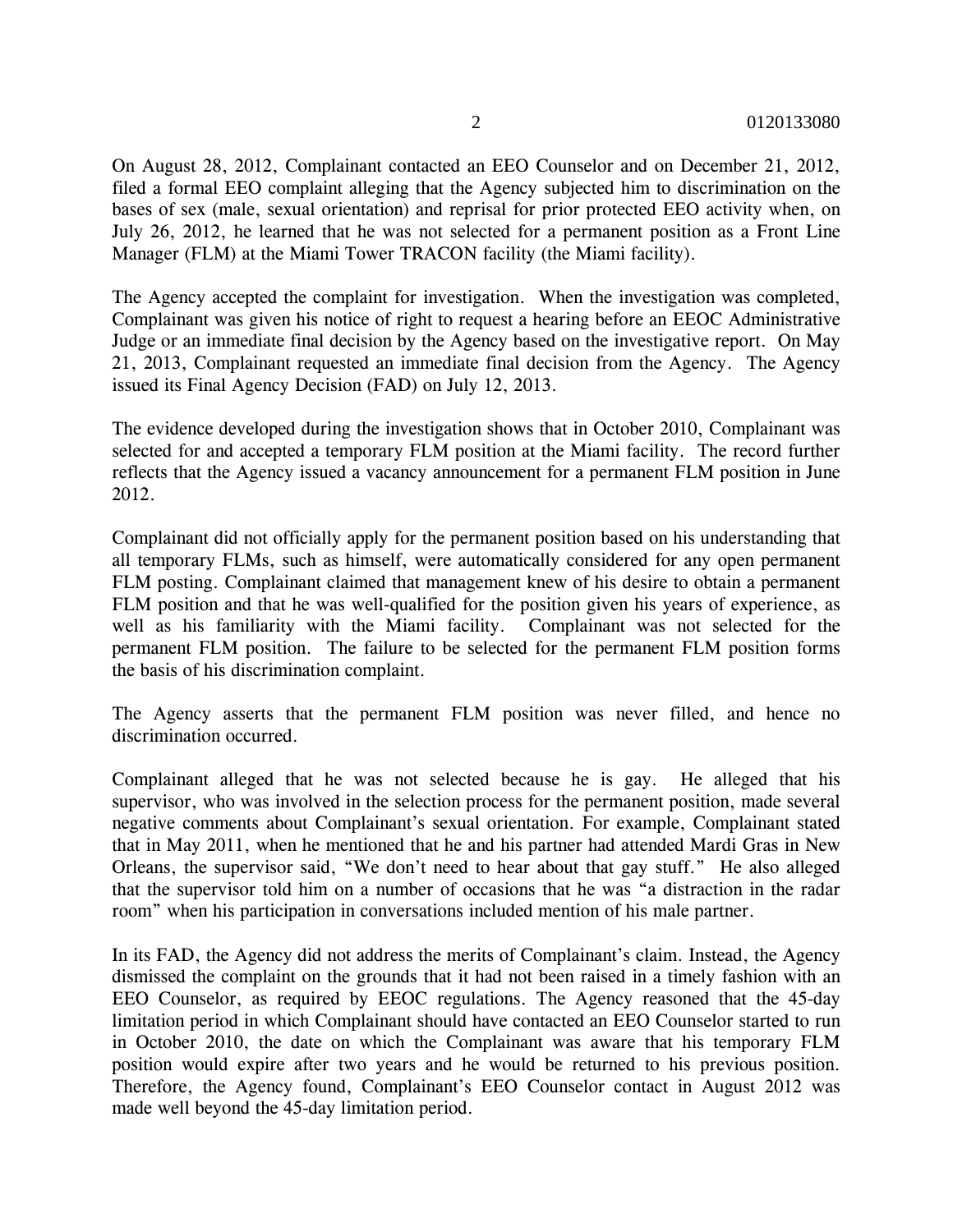The FAD also notified Complainant that, pursuant to the "Secretary's Policy on Sexual Orientation" and the "Departmental Office of Civil Rights' March 7, 1998 Procedures for Complaints of Discrimination based on Sexual Orientation," the "sexual orientation portion of the claim is appealable to [the Agency] and the portion of the claim involving reprisal is appealable to the EEOC [pursuant to 29 C.F.R. § 1614.110(b)]."

Complainant appealed the Agency's decision to the Commission.

## ANALYSIS AND FINDINGS

#### Timeliness of EEO Counselor Contact

 $\overline{a}$ 

EEOC's regulations require that complaints of discrimination be brought to the attention of an Equal Employment Opportunity Counselor "within 45 days of the date of the matter alleged to be discriminatory or, in the case of personnel action, within 45 days of the effective date of the action." 29 C.F.R. § 1614.105(a)(1). The Commission has long applied a "reasonable suspicion" standard, viewed from the perspective of the complainant, to determine when the 45-day limitation period is triggered. See, e.g., Complainant v. U.S. Postal Serv., EEOC Appeal No. 0120093169, 2014 WL 2999934 (EEOC June 27, 2014) (citing Howard v. Dep't of the Navy, EEOC Request No. 05970852, 1999 WL 91430 (EEOC Feb. 11, 1999), citing Ball v. U.S. Postal Serv., EEOC Appeal No. 01871261, 1988 WL 921053 (EEOC July 6, 1988), req. for recon. den., EEOC Request No. 05980247 (July 15, 1988)). Thus, the time limitation is not triggered until a complainant should reasonably suspect discrimination, even if all the facts that might support the charge of discrimination have not yet become apparent.

Further, it is well-settled that when, as here, there is an issue of timeliness, "[a]n agency always bears the burden of obtaining sufficient information to support a reasoned determination as to timeliness." Williams v. Dep't of Def., EEOC Request No. 05920506, 1992 WL 1374923, \*3 (EEOC Aug. 25, 1992). We conclude the Agency has not met this burden and erred in dismissing the complaint for untimely EEO counseling.

In its FAD, the Agency stated that it considered the date of the alleged adverse action to be October 2010, when Complainant assumed his temporary FLM position and, according to the Agency, knew that he would be returned to his former position at the expiration of the appointment. However, the Agency acknowledged in its FAD that "the date of the incident for the instant complaint is in dispute." It is clear that a permanent FLM vacancy was posted in June 2012 and a selection was made in July 2012, although the selectee later declined the position and the certificate of eligibles expired without any further selection being made. The Agency argued that Complainant did not apply for the position, $<sup>2</sup>$  $<sup>2</sup>$  $<sup>2</sup>$  but Complainant claims that</sup>

<span id="page-2-0"></span><sup>&</sup>lt;sup>2</sup> Complainant did not submit an application for the vacant permanent FLM position. Whether, under the facts of this case, Complainant was or was not required to submit an application in order to be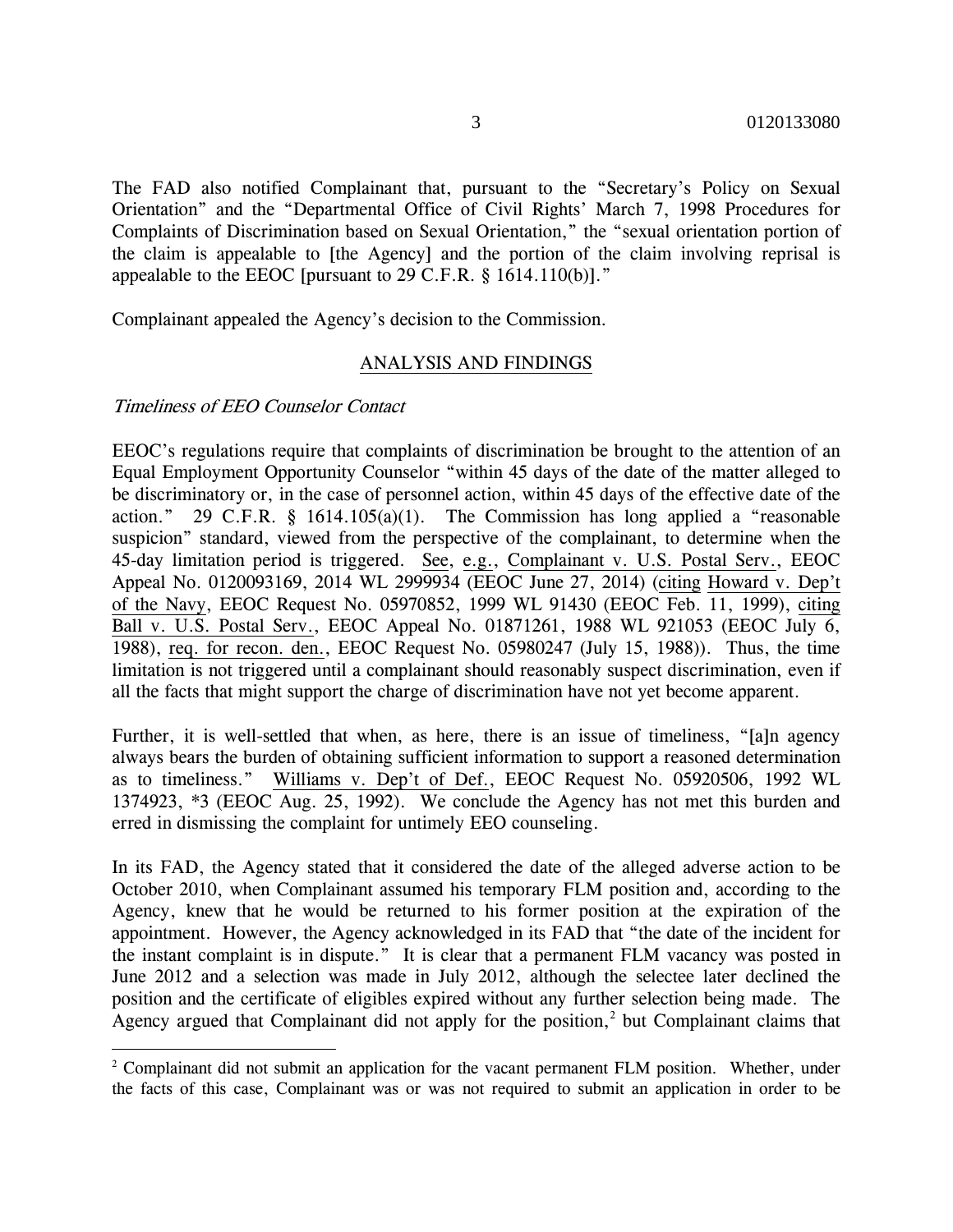he did not formally apply because of his understanding that all temporary FLMs were automatically considered for vacant, permanent FLM positions. Further, Complainant stated that his desire for promotion was well known in the Miami facility.

According to the affidavits of Complainant's first-level supervisor (S1) and second-level supervisor (S2), individuals, including Complainant, competed for the temporary FLM appointments. In February 2012, an announcement was made that a temporary FLM (Employee 1) had been converted to permanent status. Employee 1 did not compete for the permanent position. Subsequently, a second temporary FLM (Employee 2) was converted to permanent status without competing for the position.<sup>[3](#page-3-0)</sup> Neither S1 nor S2 explained the process by which temporary FLMs were converted to permanent status, although S2 stated that it was a matter of managerial discretion.

It is not reasonable for the Agency to argue that Complainant knew or should have known that he was being discriminated against with regard to conversion to a permanent position at the time he was appointed to a temporary FLM position. Complainant had no reason to know or to suspect at the time of his temporary appointment that he subsequently would not be selected for a permanent FLM position, let alone for discriminatory reasons. As the elevation of the two temporary FLMs demonstrates, conversion to a permanent FLM position was a realistic possibility for Complainant if a vacancy arose during his tenure. The Agency's position might have merit if Complainant's claim were that, when he was given a temporary appointment, other individuals outside of his protected group were given permanent appointments. But that is not the claim at bar. Rather, the claim is whether Complainant was treated disparately when he was not converted to permanent status nearly two years after his appointment.

The standard we apply to determine timeliness is when Complainant *reasonably* should have first suspected discrimination. Here, we find that Complainant could only reasonably have suspected that discrimination occurred after he learned he was not selected for conversion to the permanent FLM position on July 26, 2012, near the end of his two-year temporary assignment. See Howard, EEOC Request No. 05970852, 1999 WL 91430 (EEOC Feb. 11, 1999). Complainant's contact with an EEO Counselor on August 28, 2012, therefore, fell

considered for the vacant permanent position goes to the merits of his complaint. At this stage of the proceedings, the inquiry is limited to whether Complainant has met the procedural requisites to maintain his EEO complaint. See, e.g., Complainant v. U.S. Equal Employment Opp. Commn., EEOC Appeal No. 0120120403, 2013 WL 6145999 (EEOC Nov. 13, 2013) (citing Ferrazzoli v. U.S. Postal Serv., EEOC Request No. 05910642, 1991 WL 1189594 (EEOC Aug. 15, 1991). We find that he has done so.

 $\overline{a}$ 

<span id="page-3-0"></span><sup>3</sup> While Employee 2 was converted to permanent status to resolve an EEO complaint he had filed, there is no indication that the reason for his conversion to permanent status was common knowledge. S1 averred that Employee 2 would have qualified for conversion to permanent status in any event.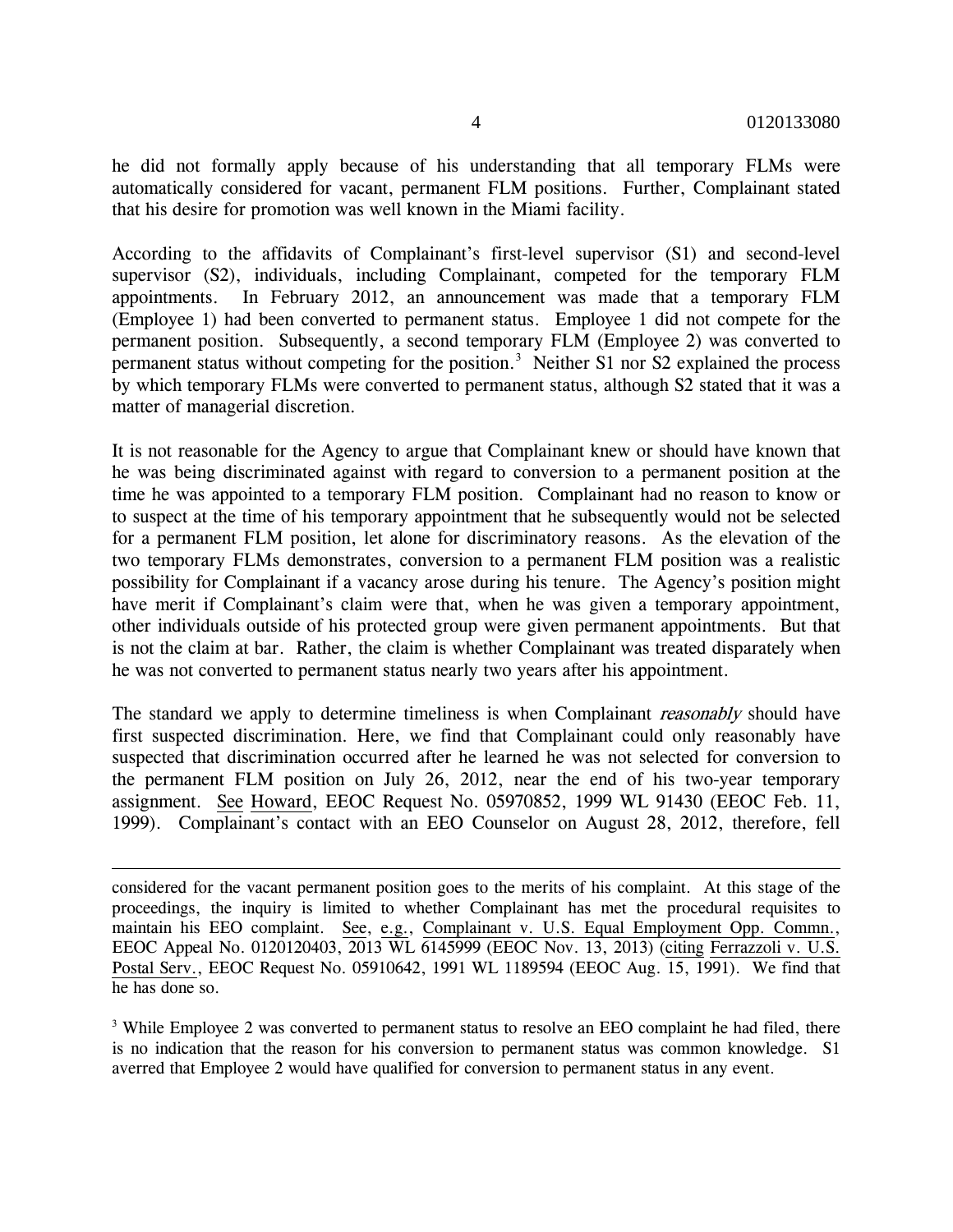within the 45-day limitation period and was timely. Accordingly, we remand the complaint for further processing by the Agency consistent with the ruling below.

## EEOC Jurisdiction over Complainant's Sex Discrimination Claim

 $\overline{a}$ 

The narrative accompanying his formal complaint makes clear that Complainant believes that he was denied a permanent position because of his sexual orientation. The Agency, in its final decision, indicated it would process this claim only under its internal procedures concerning sexual orientation discrimination and not through the 29 C.F.R. Part 1614 EEO complaint process. The Agency erred in this regard.

Title VII requires that "[a]ll personnel actions affecting [federal] employees or applicants for employment . . . shall be made free from any discrimination based on . . . sex." 42 U.S.C. § 2000e-16(a). This provision is analogous to the section of Title VII governing employment discrimination in the private sector at 42 U.S.C. § 2000e-2(a)(1) (it is unlawful for a covered employer to "fail or refuse to hire or to discharge any individual, or otherwise to discriminate with respect to his compensation, terms, conditions, or privileges of employment, because of such individual's . . . sex").

Title VII's prohibition of sex discrimination means that employers may not "rel[y] upon sexbased considerations" or take gender into account when making employment decisions. See Price Waterhouse v. Hopkins, 490 U.S. 228, 239, 241–42 (1989); Macy v. Dep't of Justice, EEOC Appeal No. 0120120821, 2012 WL 1435995, at \*5 (EEOC Apr. 20, 2012) (quoting Price Waterhouse, [4](#page-4-0)90 U.S. at 239).<sup>4</sup> This applies equally in claims brought by lesbian, gay, and bisexual individuals under Title VII.

When an employee raises a claim of sexual orientation discrimination as sex discrimination under Title VII, the question is not whether sexual orientation is explicitly listed in Title VII as a prohibited basis for employment actions. It is not. Rather, the question for purposes of Title VII coverage of a sexual orientation claim is the same as any other Title VII case involving

<span id="page-4-0"></span><sup>&</sup>lt;sup>4</sup> As used in Title VII, the term "sex" "encompasses both sex - that is, the biological differences between men and women - and gender." See Schwenk v. Hartford, 204 F.3d 1187, 1202 (9th Cir. 2000); see also Smith v. City of Salem, 378 F.3d 566, 572 (6th Cir. 2004) ("The Supreme Court made clear that in the context of Title VII, discrimination because of 'sex' includes gender discrimination."). As the Eleventh Circuit noted in Glenn v. Brumby, 663 F.3d 1312, 1316 (11th Cir. 2011), six members of the Supreme Court in Price Waterhouse agreed that Title VII barred "not just discrimination because of biological sex, but also gender stereotyping - failing to act and appear according to expectations defined by gender." As such, the terms "gender" and "sex" are often used interchangeably to describe the discrimination prohibited by Title VII. See, e.g., Price Waterhouse v. Hopkins at 239 (1989) ("Congress' intent to forbid employers to take gender into account in making employment decisions appears on the face of the statute.") (plurality opinion). We do the same in this decision.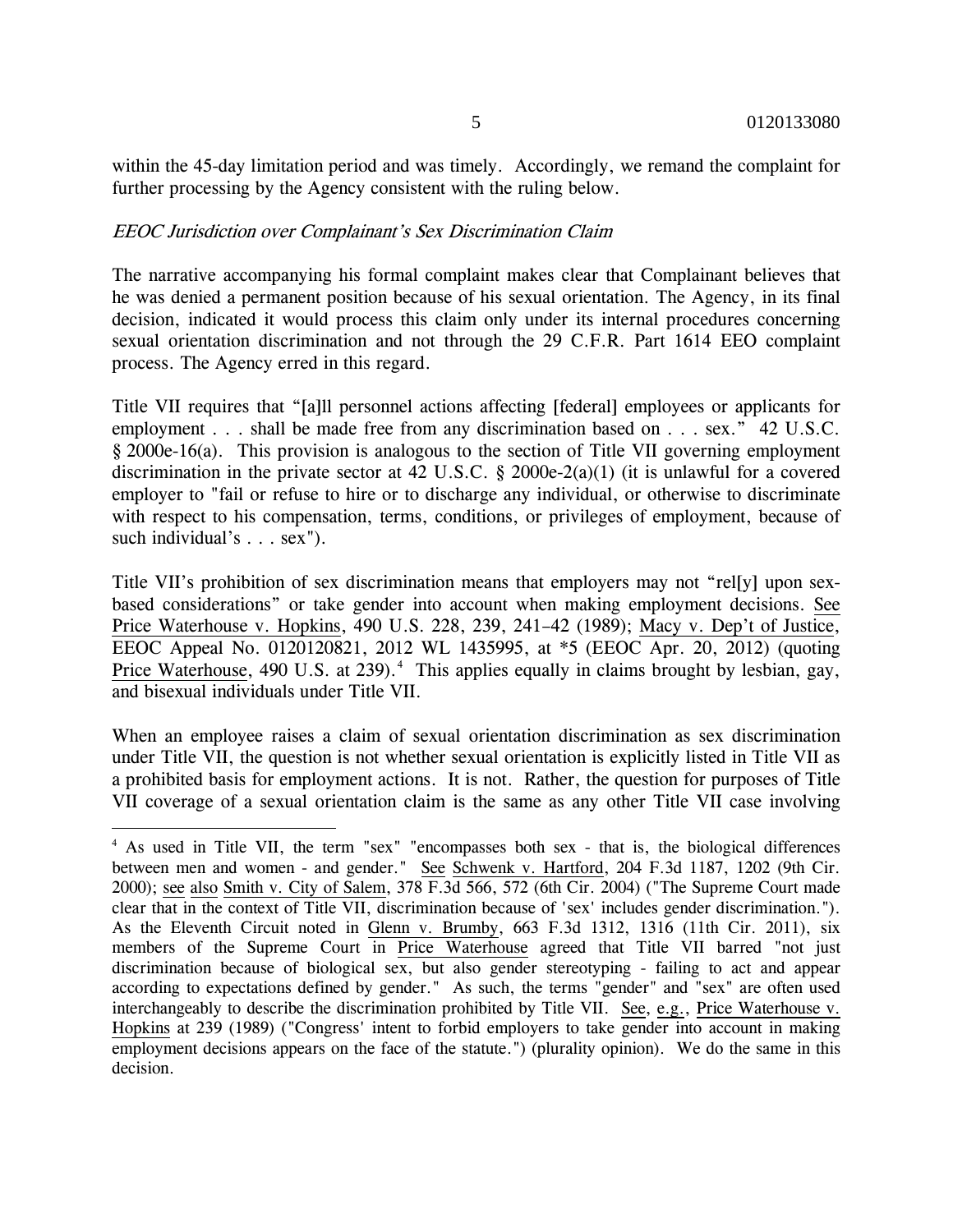allegations of sex discrimination — whether the agency has "relied on sex-based considerations" or "take[n] gender into account" when taking the challenged employment action.<sup>[5](#page-5-0)</sup>

In the case before us, we conclude that Complainant's claim of sexual orientation discrimination alleges that the Agency relied on sex-based considerations and took his sex into account in its employment decision regarding the permanent FLM position. Complainant, therefore, has stated a claim of sex discrimination. Indeed, we conclude that sexual orientation is inherently a "sex-based consideration," and an allegation of discrimination based on sexual orientation is necessarily an allegation of sex discrimination under Title VII. A complainant alleging that an agency took his or her sexual orientation into account in an employment action necessarily alleges that the agency took his or her sex into account.

Discrimination on the basis of sexual orientation is premised on sex-based preferences, assumptions, expectations, stereotypes, or norms. "Sexual orientation" as a concept cannot be defined or understood without reference to sex. A man is referred to as "gay" if he is physically and/or emotionally attracted to other men. A woman is referred to as "lesbian" if she is physically and/or emotionally attracted to other women. Someone is referred to as "heterosexual" or "straight" if he or she is physically and/or emotionally attracted to someone of the opposite-sex. See, e.g., American Psychological Ass'n, "Definition of Terms: Sex, Gender, Gender Identity, Sexual Orientation" (Feb. 2011), available at http://www.apa.org/pi/lgbt/resources/ sexuality-definitions.pdf ("Sexual orientation refers to the sex of those to whom one is sexually and romantically attracted" (second emphasis added). It follows, then, that sexual orientation is inseparable from and inescapably linked to sex and, therefore, that allegations of sexual orientation discrimination involve sex-based considerations. One can describe this inescapable link between allegations of sexual orientation discrimination and sex discrimination in a number of ways.

<span id="page-5-0"></span> $\overline{a}$  $5$  As we observed in Macy, 2012 WL 1435995 at  $*6$ :

<sup>&</sup>quot;'Title VII . . . identif[ies] one circumstance in which an employer may take gender into account in making an employment decision, namely, when gender is a 'bona fide occupational qualification [(BFOQ)] reasonably necessary to the normal operation of th[e] particular business or enterprise."' Price Waterhouse, 490 U.S. at 242 (quoting 42 U.S.C. §2000e-2(e)). Even then, "the [BFOQ] exception was in fact meant to be an extremely narrow exception to the general prohibition of discrimination on the basis of sex."' [Dothard v. Rawlinson, 433 U.S. 321, 334 (1977).] See Phillips v. Martin Marietta Corp., 400 U.S. 542, 544 (1971) (Marshall, J., concurring). "The only plausible inference to draw from this provision is that, in all other circumstances, a person's gender may not be considered in making decisions that affect her." Price Waterhouse, 490 U.S. at 242.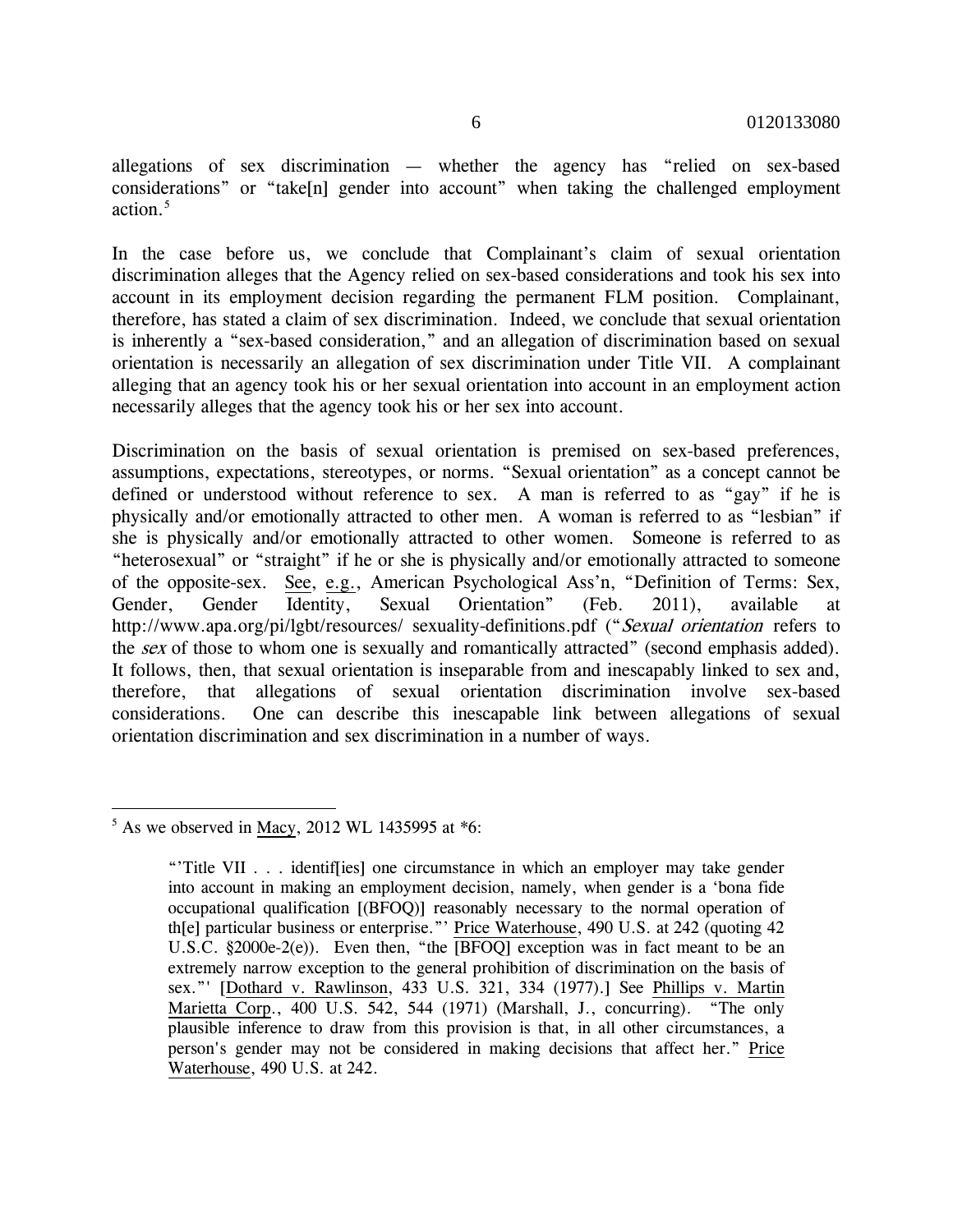Sexual orientation discrimination is sex discrimination because it necessarily entails treating an employee less favorably because of the employee's sex. For example, assume that an employer suspends a lesbian employee for displaying a photo of her female spouse on her desk, but does not suspend a male employee for displaying a photo of his female spouse on his desk. The lesbian employee in that example can allege that her employer took an adverse action against her that the employer would not have taken had she been male. That is a legitimate claim under Title VII that sex was unlawfully taken into account in the adverse employment action. See Los Angeles Dep't of Water & Power v. Manhart, 435 U.S. 702, 711 (1978) ("Such a practice does not pass the simple test of whether the evidence shows 'treatment of a person in a manner which but for that person's sex would be different.'"). The same result holds true if the person discriminated against is straight. Assume a woman is suspended because she has placed a picture of her husband on her desk but her gay colleague is not suspended after he places a picture of his husband on his desk. The straight female employee could bring a cognizable Title VII claim of disparate treatment because of sex.

The court in Hall v. BNSF Ry. Co., No. 13-2160, 2014 WL 4719007 (W.D. Wash., Sept. 22 2014) adopted this analysis of Title VII. In that case, the court found that the plaintiff, a male who was married to another male, alleged sex discrimination under Title VII when he stated that he "experienced adverse employment action in the denial of the spousal health benefit, due to sex, where similarly situated females [married to males] were treated more favorably by getting the benefit." Id. at \*2. The court recognized that the sexual orientation discrimination alleged by the plaintiff constituted an allegation that the employer was treating female employees with male partners more favorably than male employees with male partners simply because of the employee's sex. See also Heller v. Columbia Edgewater Country Club, 195 F. Supp. 2d 1212, 1223 (D. Or. 2002) ("One way (but certainly not the only means) of [alleging a claim under Title VII] is to inquire whether the harasser would have acted the same if the gender of the victim had been different. A jury could find that [Heller's manager] would not have acted as she (allegedly) did if Plaintiff were a man dating a woman, instead of a woman dating a woman.") (internal citations omitted). $<sup>6</sup>$  $<sup>6</sup>$  $<sup>6</sup>$ </sup>

 $\overline{a}$ 

<span id="page-6-0"></span><sup>6</sup> Courts have also adopted this analysis in claims of sex discrimination under Title IX, the Due Process Clause, and the Equal Protection Clause. See Videckis v. Pepperdine Univ., F. Supp. 3d , No. 15-298, 2015 WL 1735191 (C.D. Cal., 2015) ("[D]iscrimination based on a same-sex relationship could fall under the umbrella of sexual discrimination [prohibited by Title IX] even if such discrimination were not based explicitly on gender stereotypes. For example, a policy that female basketball players could only be in relationships with males inherently would seem to discriminate on the basis of gender."); Lawson v. Kelly, \_\_\_ F. Supp. 3d \_\_\_, No. 14-522, 2014 WL 5810215, at \*8 (W.D. Mo. Nov. 7, 2014) ("The State's permission to marry depends on the genders of the participants, so the restriction is a gender-based classification," and it violates the Equal Protection Clause); Perry v. Schwarzenegger, 704 F. Supp. 2d 921, 996 (N.D. Cal. 2010) ("Sexual orientation discrimination can take the form of sex discrimination. Here, for example, Perry is prohibited from marrying Stier, a woman, because Perry is a woman. If Perry were a man, Proposition 8 would not prohibit marriage. Thus, Proposition 8 operates to restrict Perry's choice of marital partner because of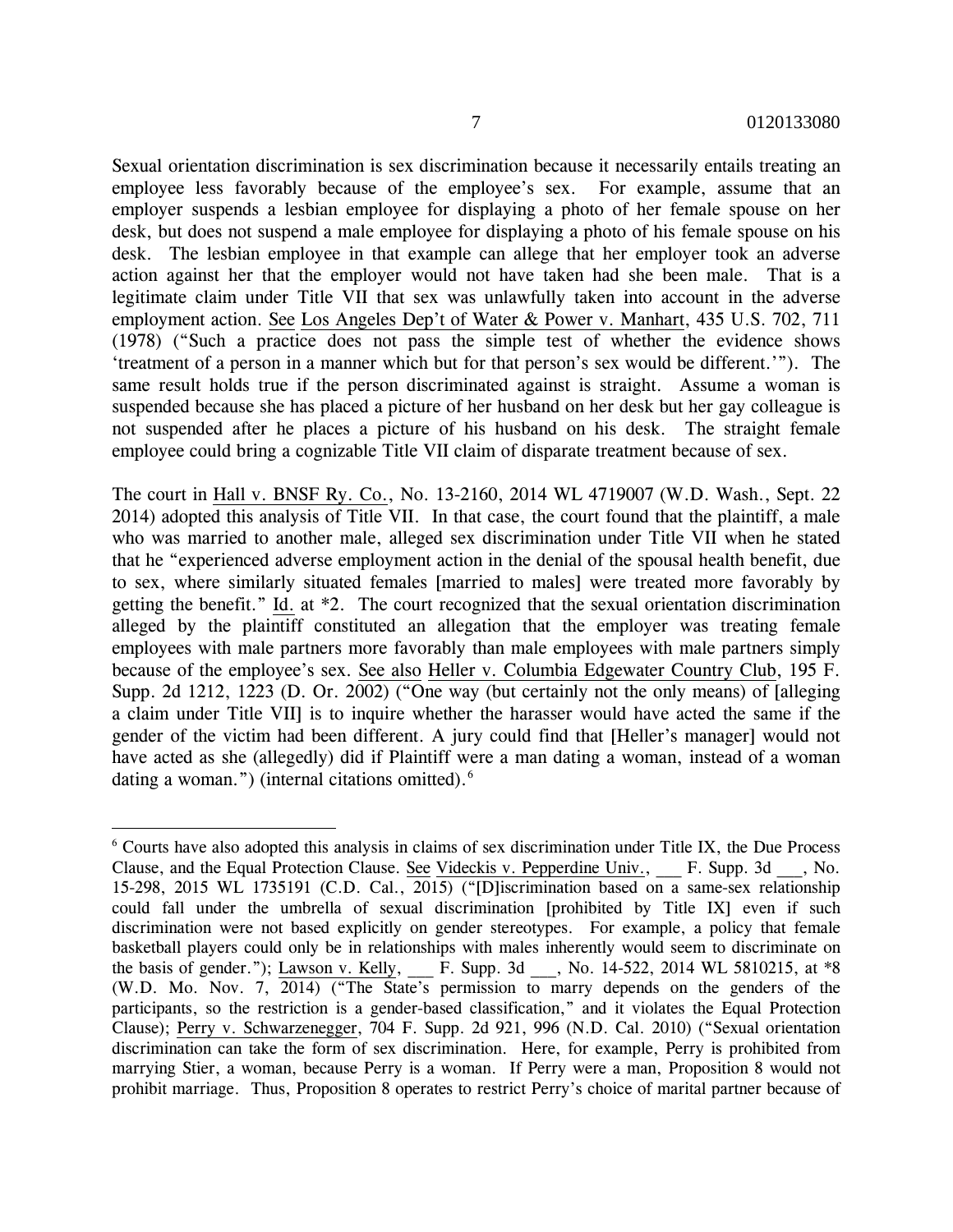Sexual orientation discrimination is also sex discrimination because it is associational discrimination on the basis of sex. That is, an employee alleging discrimination on the basis of sexual orientation is alleging that his or her employer took his or her sex into account by treating him or her differently for associating with a person of the same sex. For example, a gay man who alleges that his employer took an adverse employment action against him because he associated with or dated men states a claim of sex discrimination under Title VII; the fact that the employee is a man instead of a woman motivated the employer's discrimination against him. Similarly, a heterosexual man who alleges a gay supervisor denied him a promotion because he dates women instead of men states an actionable Title VII claim of discrimination because of his sex.

In applying Title VII's prohibition of race discrimination, courts and the Commission have consistently concluded that the statute prohibits discrimination based on an employee's association with a person of another race, such as an interracial marriage or friendship. See, e.g., Floyd v. Amite County School Dist., 581 F.3d 244, 249 (5th Cir. 2009) ("This court has recognized that . . . Title VII prohibit[s] discrimination against an employee on the basis of a personal relationship between the employee and a person of a different race."); Holcomb v. Iona Coll., 521 F.3d 130, 138 (2d Cir. 2008) ("We . . . hold that an employer may violate Title VII if it takes action against an employee because of the employee's association with a person of another race.").<sup>[7](#page-7-0)</sup> This is because an employment action based on an employee's relationship with a person of another race necessarily involves considerations of the employee's race, and thus constitutes discrimination because of the employee's race.

This analysis is not limited to the context of race discrimination. Title VII "on its face treats each of the enumerated categories" — race, color, religion, sex, and national origin — "exactly the same." Price Waterhouse, 490 U.S. at 243 n.9 ("[O]ur specific references to gender throughout this opinion, and the principles we announce, apply with equal force to discrimination based on race, religion, or national origin."); see also Whidbee v. Garzarelli Food Specialties, Inc., 223 F.3d 62, 69 n.6 (2d Cir. 2000) ("[T]he same standards apply to both race-based and sex-based hostile environment claims."); Williams v. Owens-Illinois, Inc.,

her sex."), aff'd sub nom., Perry v. Brown, 671 F.3d 1052 (9th Cir. 2012), vacated and remanded sub nom, Hollingsworth v. Perry, 133 S. Ct. 2652 (2013).

 $\overline{a}$ 

<span id="page-7-0"></span><sup>7</sup> See also Tetro v. Elliott Popham Pontiac, Oldsmobile, Buick & GMC Trucks, Inc., 173 F.3d 988, 994 (6th Cir.1999) ("A white employee who is discharged because his child is biracial is discriminated against on the basis of his race . . . . "); Hancock v. Dep't of Transp., EEOC Appeal No. 01922416, 1992 WL 1371812 (EEOC Dec. 2, 1991), req. for recon. den., EEOC Request No. 05930356, 1993 WL 1510013 (EEOC Sept. 30, 1993) ("[A]n individual may be entitled to protection by virtue of association with a member of a protected class . . . ."); Robertson v. U.S. Postal Serv., EEOC Appeal No. 0120113558, 2013 WL 3865026 (EEOC Jul. 18, 2013), n. 1 (association discrimination may be established where evidence permits the inference that an agency's act or omission would not have occurred if the complainant and associate were of the same race).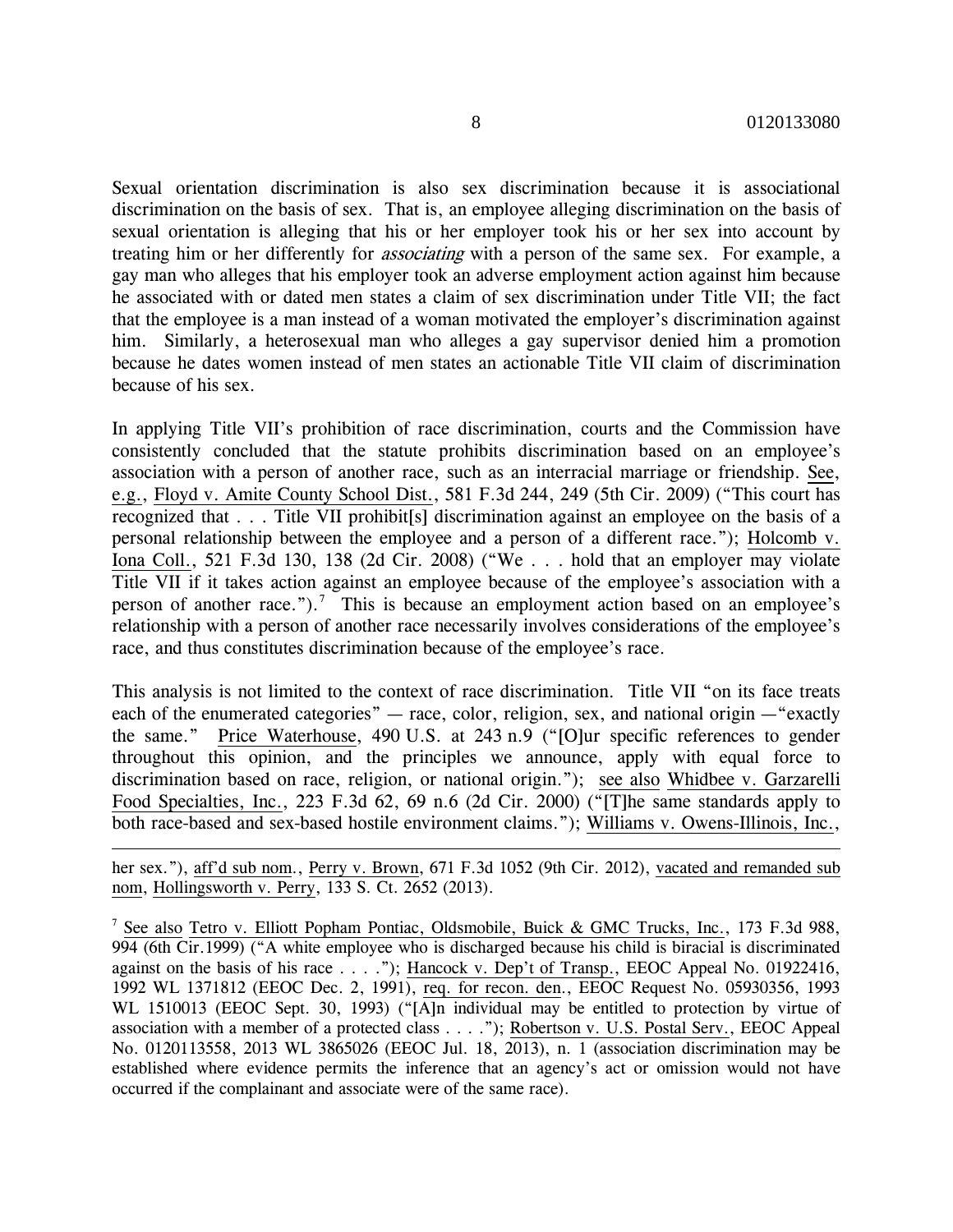665 F.2d 918, 929 (9th Cir. 1982) ("[T]he standard for proving sex discrimination and race discrimination is the same."); Horace v. City of Pontiac, 624 F.2d 765, 768 (6th Cir. 1980) ("Both cases concern Title VII cases of race discrimination, but the same standards and order of proof are generally applicable to cases of sex discrimination.").

Therefore, Title VII similarly prohibits employers from treating an employee or applicant differently than other employees or applicants based on the fact that such individuals are in a same-sex marriage or because the employee has a personal association with someone of a particular sex. Adverse action on that basis is, "by definition," discrimination because of the employee or applicant's sex. Cf. Parr v. Woodmen of the World Life Ins. Co., 791 F.2d 888, 892 (11th Cir. 1986) ("Where a plaintiff claims discrimination based upon an interracial marriage or association, he alleges, by definition, that he has been discriminated against because of his race [in violation of Title VII]."); Schroer v. Billington, 577 F. Supp. 2d 293, 307 n.8 (D.D.C. 2008) ("Discrimination because of race has never been limited only to discrimination for being one race or another. Instead, courts have recognized that Title VII's prohibition against race discrimination protects employees from being discriminated against because of an interracial marriage, or . . . friendships.").

Sexual orientation discrimination also is sex discrimination because it necessarily involves discrimination based on gender stereotypes. In Price Waterhouse, the Court reaffirmed that Congress intended Title VII to "strike at the entire spectrum of disparate treatment of men and women resulting from sex stereotypes." 490 U.S. at 251 (quoting Los Angeles Dep't of Water & Power v. Manhart, 435 U.S. 702, 707 n.13 (1978)). In the wake of Price Waterhouse, courts and the Commission have recognized that lesbian, gay, and bisexual individuals can bring claims of gender stereotyping under Title VII if such individuals demonstrate that they were treated adversely because they were viewed—based on their appearance, mannerisms, or conduct—as insufficiently "masculine" or "feminine."<sup>[8](#page-8-0)</sup> But as the Commission<sup>[9](#page-8-1)</sup> and a number

 $\overline{a}$ 

<span id="page-8-0"></span><sup>8</sup> See Smith v. City of Salem, Ohio, 378 F.3d 566, 574 (6th Cir. 2004) ("It follows [from Price Waterhouse] that employers who discriminate against men because they . . . act femininely[] are also engaging in sex discrimination, because the discrimination would not occur but for the victim's sex."); EEOC v. Boh Brothers, 731 F.3d 444, 459-60 (5th Cir. 2013) (en banc) ("[A] jury could view Wolfe's behavior as an attempt to denigrate Woods because — at least in Wolfe's view — Woods fell outside of Wolfe's manly-man stereotype" and that would constitute sex discrimination in violation of Title VII).

<span id="page-8-1"></span><sup>&</sup>lt;sup>9</sup> See Veretto v. United States Postal Service, EEOC Appeal No. 0120110873, 2011 WL 2663401 (EEOC July 1, 2011) (complainant's allegation of sexual orientation discrimination was a claim of sex discrimination because it was based on the sex stereotype that marrying a woman is an essential part of being a man); Castello v. U.S. Postal Service, EEOC Request No. 0520110649, 2011 WL 6960810 (EEOC Dec. 20, 2011) (complainant's allegation of sexual orientation discrimination was a claim of sex discrimination because it was based on the sex stereotype that having relationships with men is an essential part of being a woman); Baker v. Social Security Administration, EEOC Appeal No. 0120110008, 2013 WL 1182258 (EEOC January 11, 2013) (complainant's allegation of sexual orientation discrimination was a claim of sex discrimination because it was based on his gender non-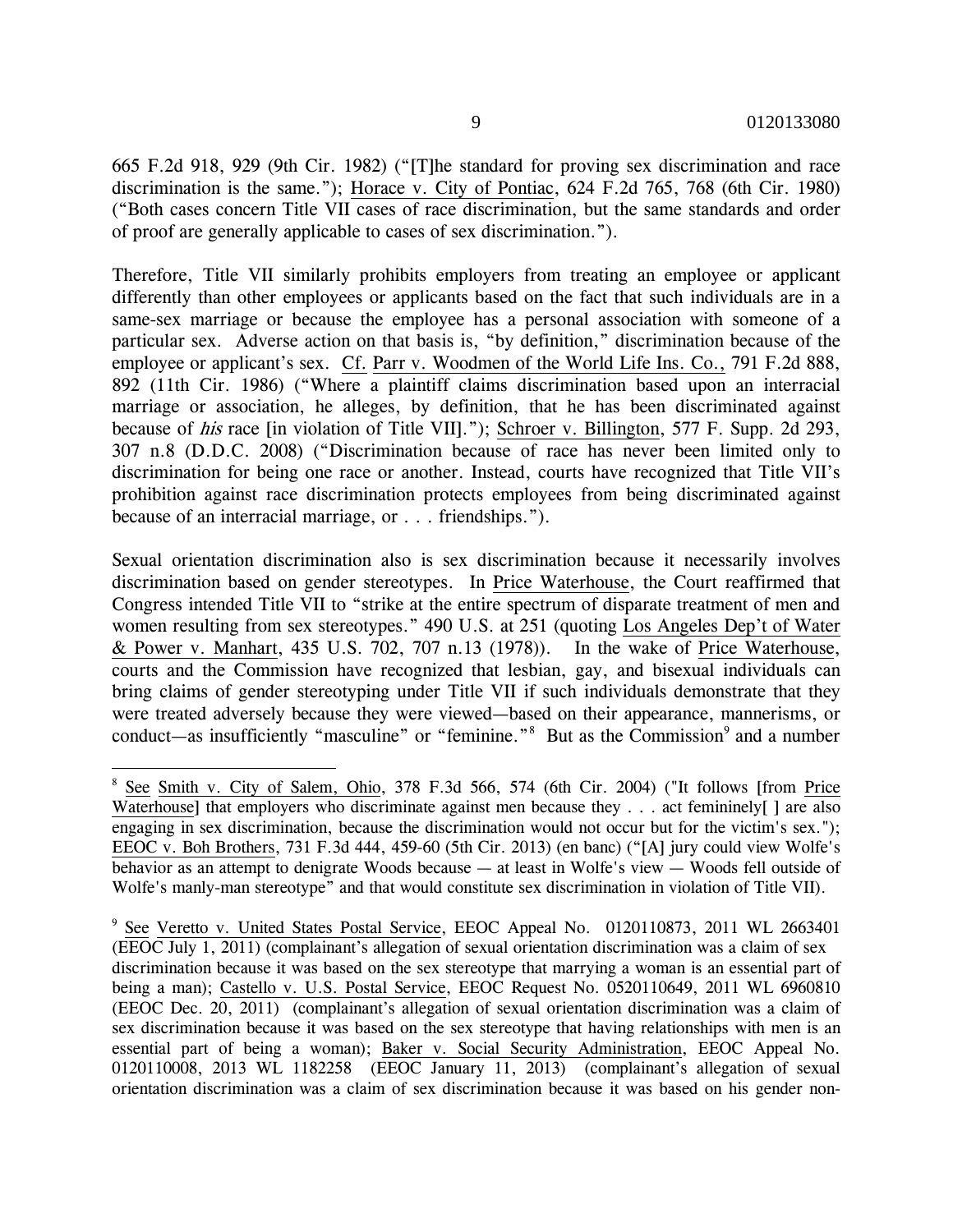of federal courts<sup>[10](#page-9-0)</sup> have concluded in cases dating from 2002 onwards, discrimination against people who are lesbian, gay, or bisexual on the basis of gender stereotypes often involves far more than assumptions about overt masculine or feminine behavior.

 $\overline{a}$ 

conforming behavior); Dupras v. Dep't of Commerce, EEOC Request No. 0520110648, 2013 WL 1182329 (EEOC March 15, 2013) (complainant's allegation that she was subjected to stereotyping on the basis of sex because of her sexual orientation is sufficient to state a claim of sex discrimination under Title VII); Culp v. Dep't of Homeland Security, EEOC Appeal No. 0720130012, 2013 WL 2146756 (EEOC May 7, 2013) (complainant's allegation of sexual orientation discrimination states a claim of sex discrimination because it was an allegation that her supervisor was motivated by stereotypes that women should only have relationships with men); Brooker v. U.S. Postal Service, EEOC Request No. 0520110680 , 2013 WL 4041270 (EEOC May 20, 2013), (complainant's allegation that coworkers were spreading allegations about his sexual orientation was properly framed as a claim of sex discrimination); Complainant v. Dep't of Homeland Security, EEOC Appeal No. 0120110576, 2014 WL 4407457 (EEOC August 19, 2014) (reaffirming the analysis in the cases cited above).

<span id="page-9-0"></span><sup>10</sup> See Centola v. Potter, 183 F. Supp. 2d 403, 410 (D. Mass. 2002); Heller, 195 F. Supp. 2d at 1224 (D. Or. 2002) ("[A] jury could find that Cagle repeatedly harassed (and ultimately discharged) Heller because Heller did not conform to Cagle's stereotype of how a woman ought to behave. Heller is attracted to and dates other women, whereas Cagle believes that a woman should be attracted to and date only men."); Koren v. Ohio Bell, 894 F. Supp. 2d 1032, 1038 (N.D. Ohio 2012) ("And here, Koren chose to take his spouse's surname—a "traditionally" feminine practice—and his co-workers and superiors observed that gender non-conformance when Koren requested to be called by his married name."); Terveer v. Billington, 34 F. Supp. 3d 100, 116, 2014 WL 1280301 (D.D.C. 2014) (plaintiff stated a claim of discrimination on the basis of sex when he "alleged that he is a homosexual male whose sexual orientation is not consistent with the Defendant's perception of acceptable gender roles, that his status as a homosexual male did not conform to the Defendant's gender stereotypes associated with men under Mech's supervision or at the LOC, and that his orientation as homosexual had removed him from Mech's preconceived definition of male.") (internal citations and quotes omitted); Boutillier v. Hartford Public Schools, 2014 WL 4794527 (D. Conn. 2014) (denying an employer's motion to dismiss by finding that plaintiff, a lesbian, had set forth a plausible claim that she was discriminated against based on sex due to her non-conforming gender behavior); Deneffe v. SkyWest, Inc., 2015 WL 2265373, at \*6 (D. Colo. May 11, 2015) (denying employer's motion to dismiss by finding that plaintiff, a homosexual male, had sufficiently alleged that he failed to conform to male stereotypes by not taking part in male "braggadocio" about sexual exploits with women, not making jokes about gay pilots, designating his same-sex partner as beneficiary, and flying with his same sex partner on employer flights) Cf. Latta v. Otter, 771 F.3d 456, 474 (9th Cir. 2014), *petition for cert. filed*, (U.S. Dec. 31, 2014) (No. 14-765) (finding that plaintiffs had sufficiently established that marriage laws in Idaho and Nevada violated the Equal Protection Clause of the Fourteenth Amendment by discriminating on the basis of sexual orientation, but also stating that "the constitutional restraints the Supreme Court has long imposed on sex-role stereotyping . . . may provide another potentially persuasive answer to defendant's theory."; Id. at 495 (Berzon, J. concurring) ("[I]t bears noting that the social exclusion and state discrimination against lesbian, gay, bisexual, and transgender people reflects, in large part, disapproval of their nonconformity with gender-based expectations.").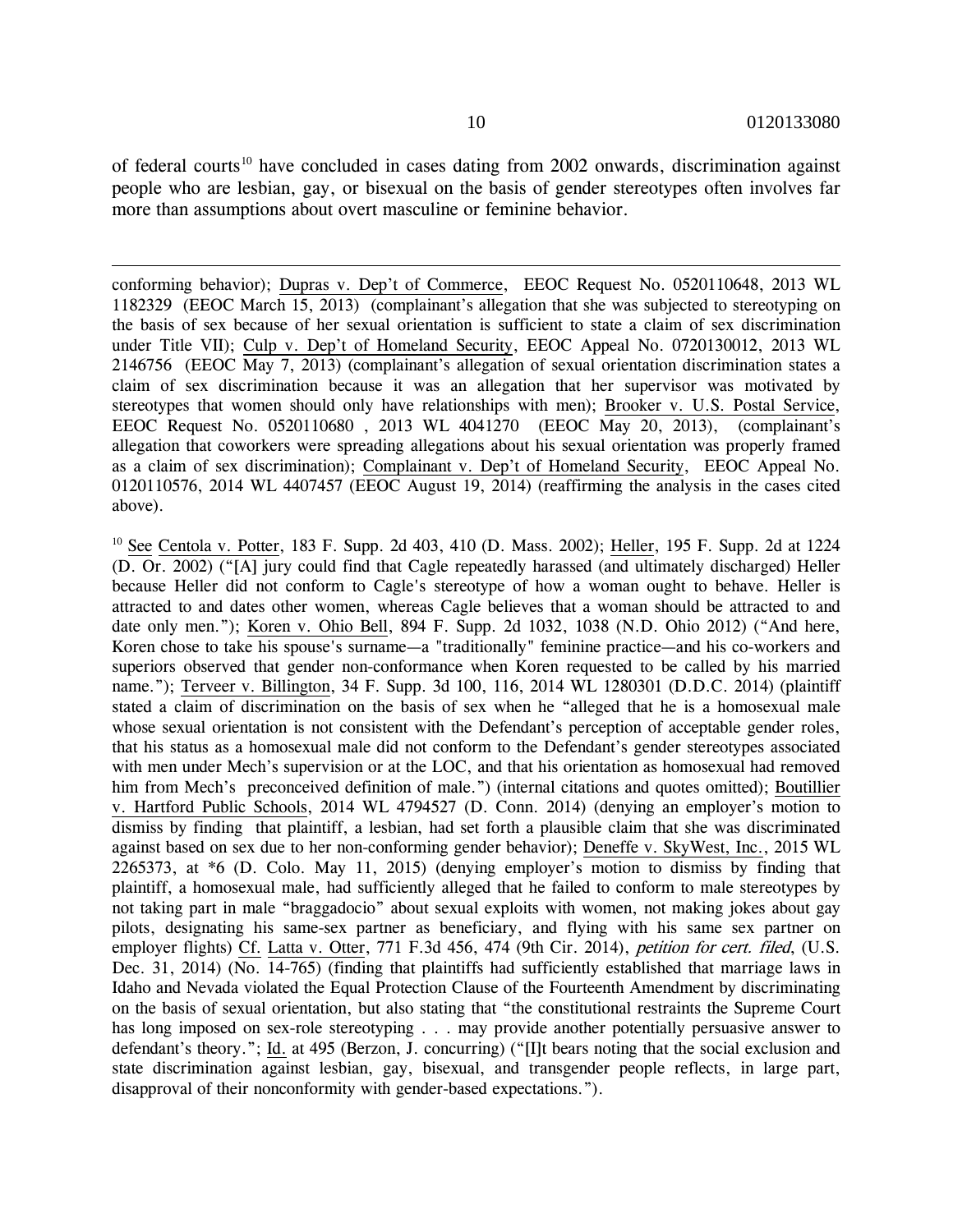Sexual orientation discrimination and harassment "[are] often, if not always, motivated by a desire to enforce heterosexually defined gender norms." Centola v. Potter, 183 F. Supp. 2d 403, 410 (D. Mass. 2002). The Centola court continued:

In fact, stereotypes about homosexuality are directly related to our stereotypes about the proper roles of men and women. While one paradigmatic form of stereotyping occurs when co-workers single out an effeminate man for scorn, in fact, the issue is far more complex. The harasser may discriminate against an openly gay co-worker, or a co-worker that he perceives to be gay, whether effeminate or not, because he thinks, "real" men should date women, and not other men.

## Id.

 $\overline{a}$ 

Those deeper assumptions and stereotypes about "real" men and "real" women were similarly noted by the court in Terveer v. Library of Congress in rejecting the government's motion to dismiss:

Under Title VII, allegations that an employer is discriminating against an employee based on the employee's non-conformity with sex stereotypes are sufficient to establish a viable sex discrimination claim. See Price Waterhouse v. Hopkins, 490 U.S. 228, 251 (1989) ("we are beyond the day when an employer could evaluate employees by assuming or insisting that they matched the stereotype associated with their group."). Here, Plaintiff has alleged that he is "a homosexual male whose sexual orientation is not consistent with the Defendant's perception of acceptable gender roles," that his "status as a homosexual male did not conform to the Defendant's gender stereotypes associated with men under [his supervisor's] supervision or at the LOC," and that "his orientation as homosexual had removed him from [his supervisor's] preconceived definition of male." As Plaintiff has alleged that Defendant denied him promotions and created a hostile work environment because of Plaintiff's nonconformity with male sex stereotypes, Plaintiff has met his burden of setting forth "a short and plain statement of the claim showing that the pleader is entitled to relief."

Terveer v. Billington. 34 F. Supp. 3d 100, 116 (D.D.C. 2014) (citations omitted) (first quoting Pl.'s Am. Compl.; then quoting Fed. R. Civ. P. 8(a)).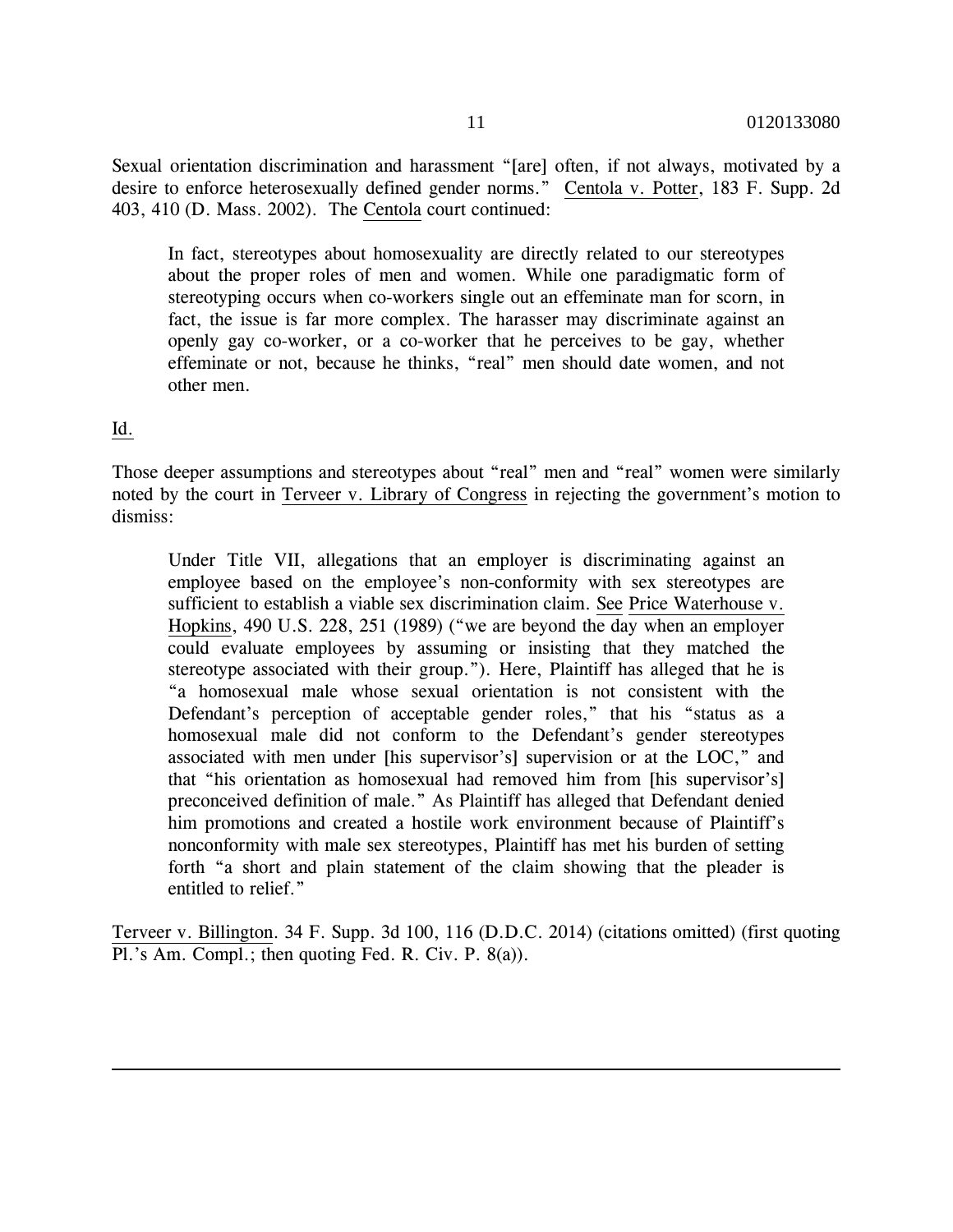In the past, courts have often failed to view claims of discrimination by lesbian, gay, and bisexual employees in the straightforward manner described above.<sup>11</sup> Indeed, many courts have gone to great lengths to distinguish adverse employment actions based on "sex" from adverse employment actions based on "sexual orientation." The stated justification for such intricate parsing of language has been the bare conclusion that "Title VII does not prohibit . . . discrimination because of sexual orientation." Dawson v. Bumble & Bumble, 398 F.3d 211, 217 (2d Cir. 2005) (quoting Simonton v. Runyon, 232 F.3d 33, 35 (2d Cir. 2000)). For that reason, courts have attempted to distinguish discrimination based on sexual orientation from discrimination based on sex, even while noting that the "borders [between the two classes] are  $\ldots$  imprecise." Id. (alteration in original).<sup>[12](#page-11-1)</sup>

Some of these decisions reason that Congress in 1964 did not intend Title VII to apply to sexual orientation and, therefore, Title VII could not be interpreted to prohibit such discrimination. See, e.g., DeSantis v. Pacific Telephone & Telegraph Co., 608 F.2d 327, 329 (9th Cir. 1979) ("Congress had only the traditional notions of 'sex' in mind" when it passed Title VII and those "traditional notions" did not include sexual orientation or sexual preference.) abrogated by Nichols v. Azteca Restaurant Enterprises, Inc., 256 F.3d 864, 875 (9th Cir. 2001). $^{13}$  $^{13}$  $^{13}$ 

 $\overline{a}$ 

<span id="page-11-1"></span> $12$  We do not view the borders between sex discrimination and sexual orientation as "imprecise." As we note above, discrimination on the basis of sexual orientation necessarily involves discrimination on the basis of sex.

<span id="page-11-0"></span> $11$  A review of cases cited for the proposition that sexual orientation is excluded from Title VII reveals that many courts simply cite earlier and dated decisions without any additional analysis. For example, in a brief to the Seventh Circuit Court of Appeals requesting rehearing based on various broad declaratory statements that Title VII does not cover sexual orientation, the EEOC pointed out that only one previous Seventh Circuit case had analyzed the question of coverage of sexual orientation discrimination under Title VII and that case, decided in 1984, had not been reviewed in light of subsequent decisions such as Price Waterhouse. Instead, a string of Seventh Circuit panel decisions had simply reiterated the holding in the first case without any further discussion. Br. EEOC Supp. Reh'g 8-9, Muhammad v. Caterpillar Inc., ECF No. 49, No. 12-1723 (7th Cir. Oct. 7, 2014). The Seventh Circuit denied the request for rehearing but reissued its decision without the statements that sexual orientation discrimination is not covered under Title VII. See Muhammad v. Caterpillar, 767 F.3d 694 (7th Cir. 2014), 2014 WL 4418649 ( $7<sup>th</sup>$  Cir. Sept. 9, 2014, as Amended on Denial of Rehearing, .Oct. 16, 2014).

<span id="page-11-2"></span><sup>&</sup>lt;sup>13</sup> Indeed, the Equal Employment Opportunity Commission's own understanding of Title VII's application to sexual orientation discrimination has developed over time. Compare Johnson v. U.S. Postal Serv., EEOC Appeal No. 01911827, 1991 WL 1189760, at \*3 (EEOC Dec. 19, 1991) (holding that Title VII's prohibition of discrimination based on sex does not include sexual preference or sexual orientation), and Morrison v. Dep't of the Navy, EEOC Appeal No. 01930778, 1994 WL 746296, at \*3 (EEOC June 16, 1994) (affirming that Title VII's discrimination prohibition does not include sexual preference or orientation as a basis), with Morris v. U.S. Postal Serv., EEOC Appeal No. 01974524, 2000 WL 226001, at \*1-2 (EEOC Feb. 9, 2000) (distinguishing Johnson and Morrison and holding that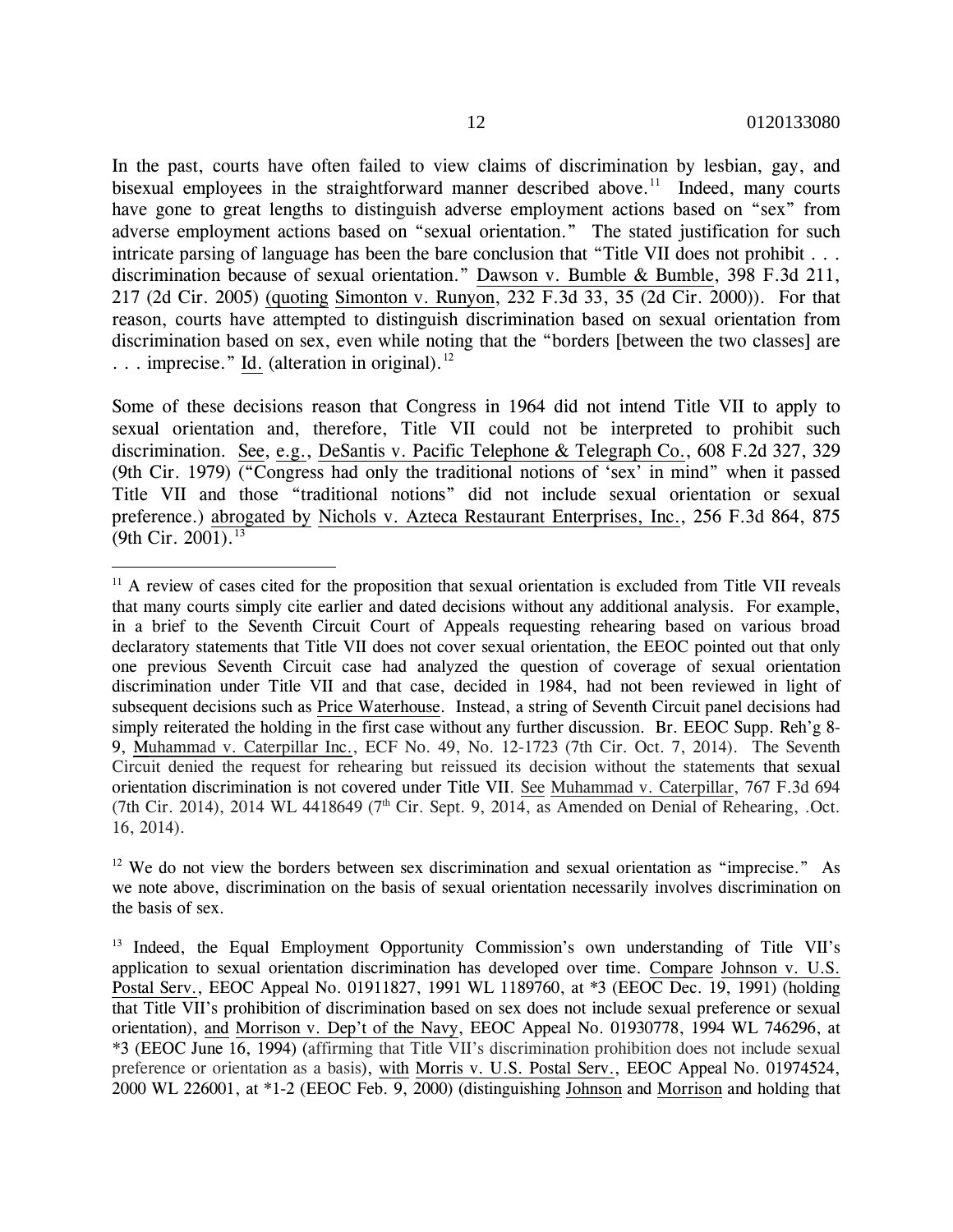Congress may not have envisioned the application of Title VII to these situations. But as a unanimous Court stated in Oncale v. Sundowner Offshore Services, Inc., "statutory prohibitions often go beyond the principal evil [they were passed to combat] to cover reasonably comparable evils, and it is ultimately the provisions of our laws rather than the principal concerns of our legislators by which we are governed." 523 U.S. 75, 79, 78-80 (1998) (holding that same-sex harassment is actionable under Title VII). Interpreting the sex discrimination prohibition of Title VII to exclude coverage of lesbian, gay or bisexual individuals who have experienced discrimination on the basis of sex inserts a limitation into the text that Congress has not included.<sup>[14](#page-12-0)</sup> Nothing in the text of Title VII "suggests that Congress" intended to confine the benefits of [the] statute to heterosexual employees alone." Heller v. Columbia Edgewater Country Club, 195 F. Supp. 2d. 1212, 1222 (D. Or. 2002).

Some courts have also relied on the fact that Congress has debated but not yet passed legislation explicitly providing protections for sexual orientation. See Bibby v. Phila. Coca Cola Bottling Co., 260 F.3d 257, 261 (3d Cir. 2001) ("Congress has repeatedly rejected legislation that would extend Title VII to cover sexual orientation.").<sup>[15](#page-12-1)</sup> But the Supreme Court has ruled that "[c]ongressional inaction lacks persuasive significance because several equally tenable inferences may be drawn from such inaction, including the inference that the existing legislation already incorporated the offered change." Pension Benefit Guar. Corp. v. LTV Corp., 496 U.S. 633, 650 (1990) (citation omitted) (internal quotation marks omitted).

complainant stated a valid Title VII claim by alleging that her female supervisor and former lover discriminated against her on the basis of her sex). Former Acting Chairman of the EEOC Stuart Ishimaru acknowledged the varying protections extended to LGBT employees and explained that federal decisions have been inconsistent in this area. See Employment Non-Discrimination Act of 2009: Hearing on H.R. 3017 Before the H. Comm. on Educ. & Labor, 111th Cong. (2009) (statement of Stuart J. Ishimaru, Acting Chairman, U.S. Equal Employment Opportunity Commission).

 $\overline{a}$ 

<span id="page-12-0"></span><sup>14</sup> Title VII prohibits discrimination on the basis of "sex" without further definition or restriction and it is not our province to modify that text by adding limitations to it. As the Supreme Court noted recently in a different context, "[t]he problem with this approach is the one that inheres in most incorrect interpretations of statutes: It asks to add words to the law to produce what is thought to be a desirable result. That is Congress's province." EEOC v. Abercrombie & Fitch Stores, Inc., 575 U.S. (2015), 135 S.Ct. 2028, 2033, 2015 WL 2464053, \*4 (2015).

<span id="page-12-1"></span><sup>15</sup> See also Medina v. Income Support Div., 413 F.3d 1131, 1135 (10th Cir. 2005) (citing Bibby and Simonton (see infra) with approval); Rene v. MGM Grand Hotel, Inc., 243 F.3d 1206, 1209 (9th Cir. 2001) ("Title VII has not been amended to prohibit discrimination based on sexual orientation."); Simonton v. Runyon, 232 F.3d 33, 35 (2d Cir. 2000) ("Congress's refusal to expand the reach of Title VII is strong evidence of congressional intent.").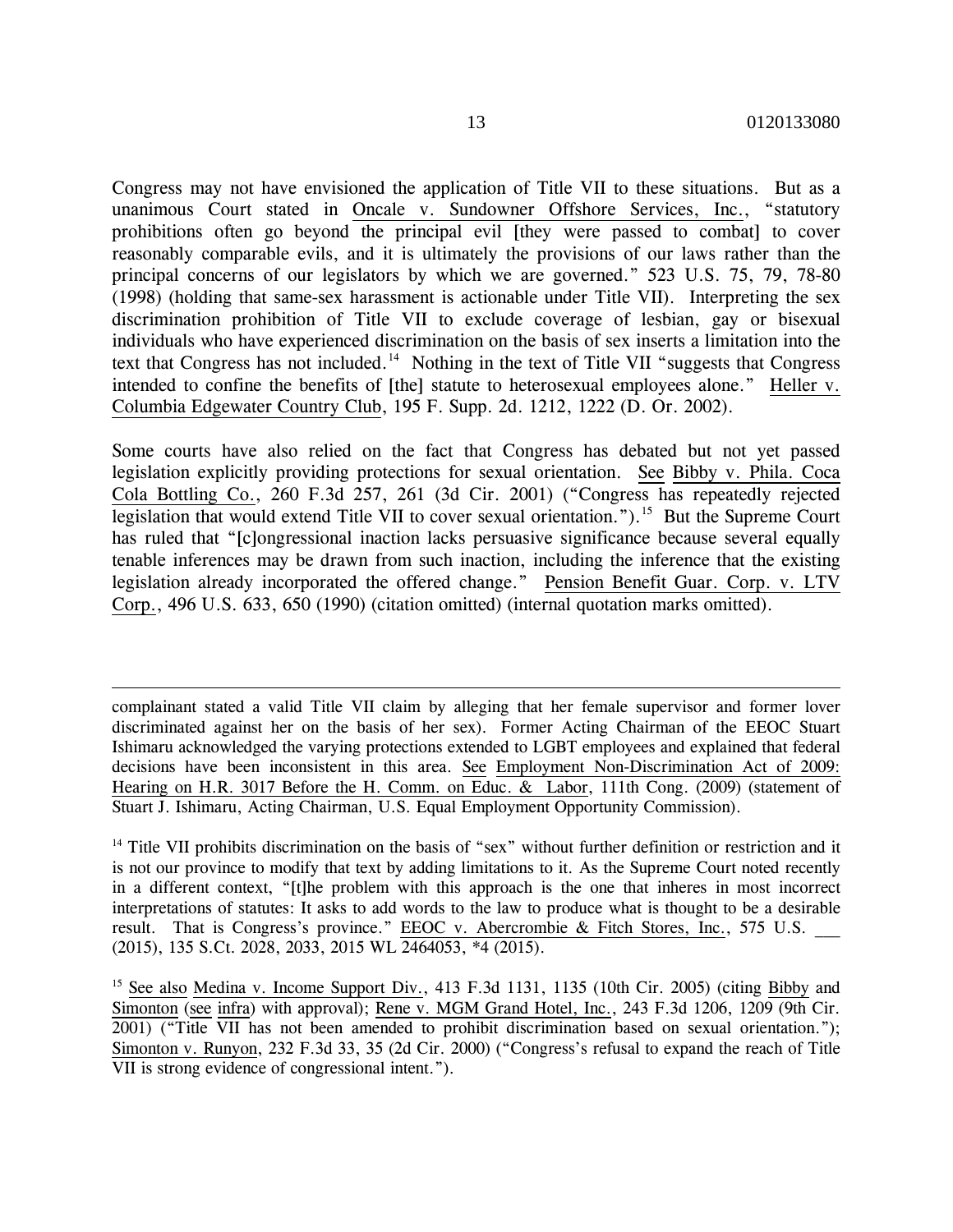The idea that congressional action is required (and inaction is therefore instructive in part) rests on the notion that protection against sexual orientation discrimination under Title VII would create a new class of covered persons. But analogous case law confirms this is not true. When courts held that Title VII protected persons who were discriminated against because of their relationships with persons of another race, the courts did not thereby create a new protected class of "people in interracial relationships." See, e.g., Deffenbaugh-Williams v. Wal-Mart Stores, Inc., 156 F.3d 581, 588–89 (5th Cir. 1998), reinstated in relevant part, Williams v. Wal-Mart Stores, Inc., 182 F.3d 333 (5th Cir. 1999) (en banc). And when the Supreme Court decided that Title VII protected persons discriminated against because of gender stereotypes held by an employer, it did not thereby create a new protected class of "masculine women." See Price Waterhouse, 490 U.S. at 239–40 (plurality opinion). Similarly, when ruling under Title VII that discrimination against an employee because he lacks religious beliefs is religious discrimination, the courts did not thereby create a new Title VII basis of "non-believers." See, e.g., EEOC v. Townley Eng'g & Mfg. Co., 859 F. 2d. 610, 621 (9th Cir. 1988). These courts simply applied existing Title VII principles on race, sex, and religious discrimination to these situations. Further, the Supreme Court was not dissuaded by the absence of the word "mothers" in Title VII when it decided that the statute does not permit an employer to have one hiring policy for women with pre-school children and another for men with pre-school children. See Phillips v. Martin-Marietta, 400 U.S. 542, 543- 44 (1971) (per curiam). The courts have gone where the principles of Title VII have directed.

Our task is the same. We apply the words of the statute Congress has charged us with enforcing. We therefore conclude that Complainant's allegations of discrimination on the basis of sexual orientation state a claim of discrimination on the basis of sex. We further conclude that allegations of discrimination on the basis of sexual orientation necessarily state a claim of discrimination on the basis of sex. An employee could show that the sexual orientation discrimination he or she experienced was sex discrimination because it involved treatment that would not have occurred but for the individual's sex; because it was based on the sex of the person(s) the individual associates with; and/or because it was premised on the fundamental sex stereotype, norm, or expectation that individuals should be attracted only to those of the opposite sex.[16](#page-13-0) Agencies should treat claims of sexual orientation discrimination as complaints of sex discrimination under Title VII and process such complaints through the ordinary Section 1614 process.

We recognize that many agencies also have separate complaint processes in place for claims of sexual orientation discrimination. Agencies may maintain, and employees may still utilize, these procedures if they wish. But the 1614 process is the most appropriate method for resolving these claims. Agencies should make applicants and employees aware that claims of sexual orientation discrimination will ordinarily be processed under Section 1614 as claims of sex discrimination unless the employee requests that the alternative complaint process be used.

 $\overline{a}$ 

<span id="page-13-0"></span><sup>&</sup>lt;sup>16</sup> There may be other theories for establishing sexual orientation discrimination as sex discrimination, on which we express no opinion.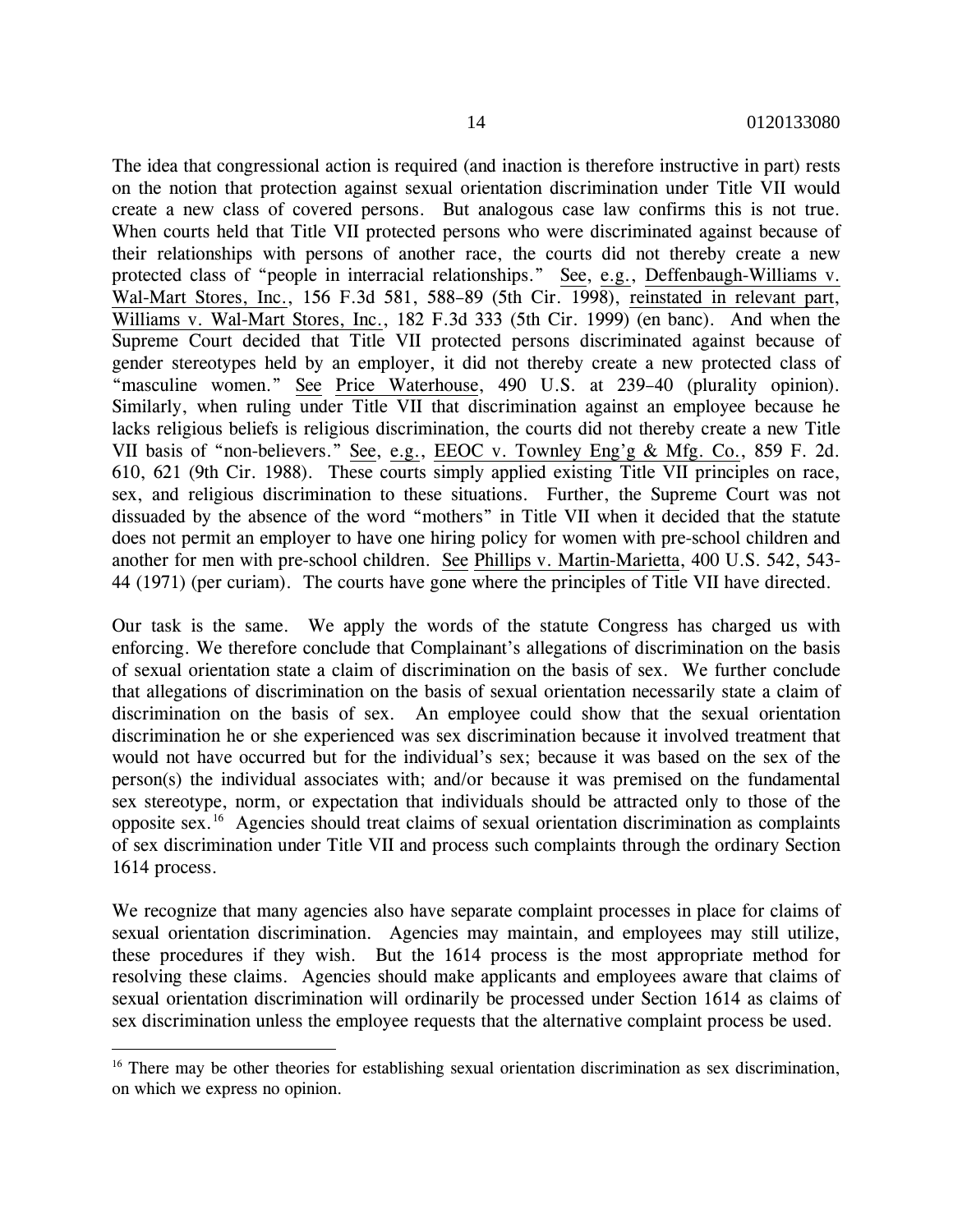#### **CONCLUSION**

Accordingly, we conclude that Complainant's allegations of discrimination on the basis of his sexual orientation state a claim of discrimination on the basis of sex within the meaning of Title VII. Furthermore, we conclude that Complaint's initial EEO Counselor contact was timely. We remand the Complainant's claim of discrimination to the Agency for further processing for a determination on the merits.

## ORDER

The Agency is ORDERED to continue processing the remanded claims. The Agency shall acknowledge to the Complainant that it has received the remanded claims within thirty (30) calendar days of the date this decision becomes final. The Agency shall reissue to Complainant a copy of the investigative file and also shall notify Complainant of the appropriate rights within thirty (30) calendar days of the date this decision becomes final, unless the matter is otherwise resolved prior to that time. If the Complainant requests a final decision without a hearing, the Agency shall issue a final decision on the merits of his discrimination claims within sixty (60) days of receipt of Complainant's request.

A copy of the Agency's letter of acknowledgment to Complainant and a copy of the notice that transmits the investigative file and notice of rights must be sent to the Compliance Officer as referenced below.

## IMPLEMENTATION OF THE COMMISSION'S DECISION (K0610)

Compliance with the Commission's corrective action is mandatory. The Agency shall submit its compliance report within thirty (30) calendar days of the completion of all ordered corrective action. The report shall be submitted to the Compliance Officer, Office of Federal Operations, Equal Employment Opportunity Commission, P.O. Box 77960, Washington, DC 20013. The Agency's report must contain supporting documentation, and the Agency must send a copy of all submissions to the Complainant. If the Agency does not comply with the Commission's order, the Complainant may petition the Commission for enforcement of the order. 29 C.F.R. § 1614.503(a). The Complainant also has the right to file a civil action to enforce compliance with the Commission's order prior to or following an administrative petition for enforcement. See 29 C.F.R. §§ 1614.407, 1614.408, and 29 C.F.R. § 1614.503(g). Alternatively, the Complainant has the right to file a civil action on the underlying complaint in accordance with the paragraph below entitled "Right to File a Civil Action." 29 C.F.R. §§ 1614.407 and 1614.408. A civil action for enforcement or a civil action on the underlying complaint is subject to the deadline stated in 42 U.S.C. 2000e-16(c) (1994  $\&$  Supp. IV 1999). If the Complainant files a civil action, the administrative processing of the complaint, including any petition for enforcement, will be terminated. See 29 C.F.R. § 1614.409.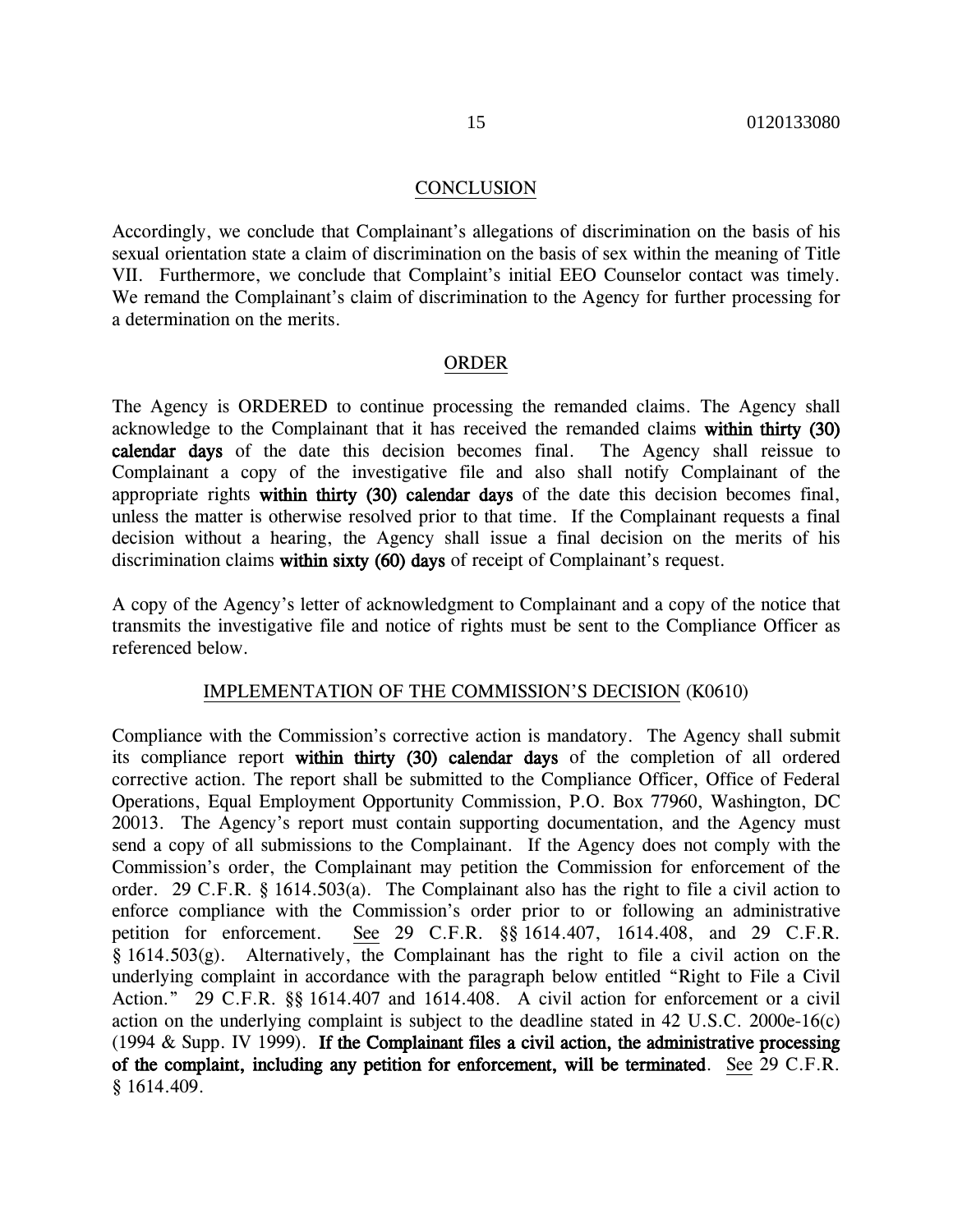## STATEMENT OF RIGHTS - ON APPEAL

## RECONSIDERATION (M0610)

The Commission may, in its discretion, reconsider the decision in this case if the Complainant or the Agency submits a written request containing arguments or evidence which tends to establish that:

- 1. The appellate decision involved a clearly erroneous interpretation of material fact or law; or
- 2. The appellate decision will have a substantial impact on the policies, practices, or operations of the Agency.

Requests to reconsider, with supporting statement or brief, must be filed with the Office of Federal Operations (OFO) within thirty (30) calendar days of receipt of this decision or within twenty (20) calendar days of receipt of another party's timely request for reconsideration. See 29 C.F.R. § 1614.405; Equal Employment Opportunity Management Directive for 29 C.F.R. Part 1614 (EEO MD-110), at 9-18 (November 9, 1999). All requests and arguments must be submitted to the Director, Office of Federal Operations, Equal Employment Opportunity Commission, P.O. Box 77960, Washington, DC 20013. In the absence of a legible postmark, the request to reconsider shall be deemed timely filed if it is received by mail within five days of the expiration of the applicable filing period. See 29 C.F.R. § 1614.604. The request or opposition must also include proof of service on the other party.

Failure to file within the time period will result in dismissal of your request for reconsideration as untimely, unless extenuating circumstances prevented the timely filing of the request. Any supporting documentation must be submitted with your request for reconsideration. The Commission will consider requests for reconsideration filed after the deadline only in very limited circumstances. See 29 C.F.R.  $\S$  1614.604(c).

## COMPLAINANT'S RIGHT TO FILE A CIVIL ACTION (R0610)

This is a decision requiring the Agency to continue its administrative processing of your complaint. However, if you instead wish to file a civil action, you have the right to file such action in an appropriate United States District Court within ninety (90) calendar days from the date that you receive this decision. In the alternative, you may file a civil action after one hundred and eighty (180) calendar days of the date you filed your complaint with the Agency, or filed your appeal with the Commission. If you file a civil action, you must name as the defendant in the complaint the person who is the official Agency head or department head, identifying that person by his or her full name and official title. Failure to do so may result in the dismissal of your case in court. "Agency" or "department" means the national organization, and not the local office, facility or department in which you work. Filing a civil action will terminate the administrative processing of your complaint.